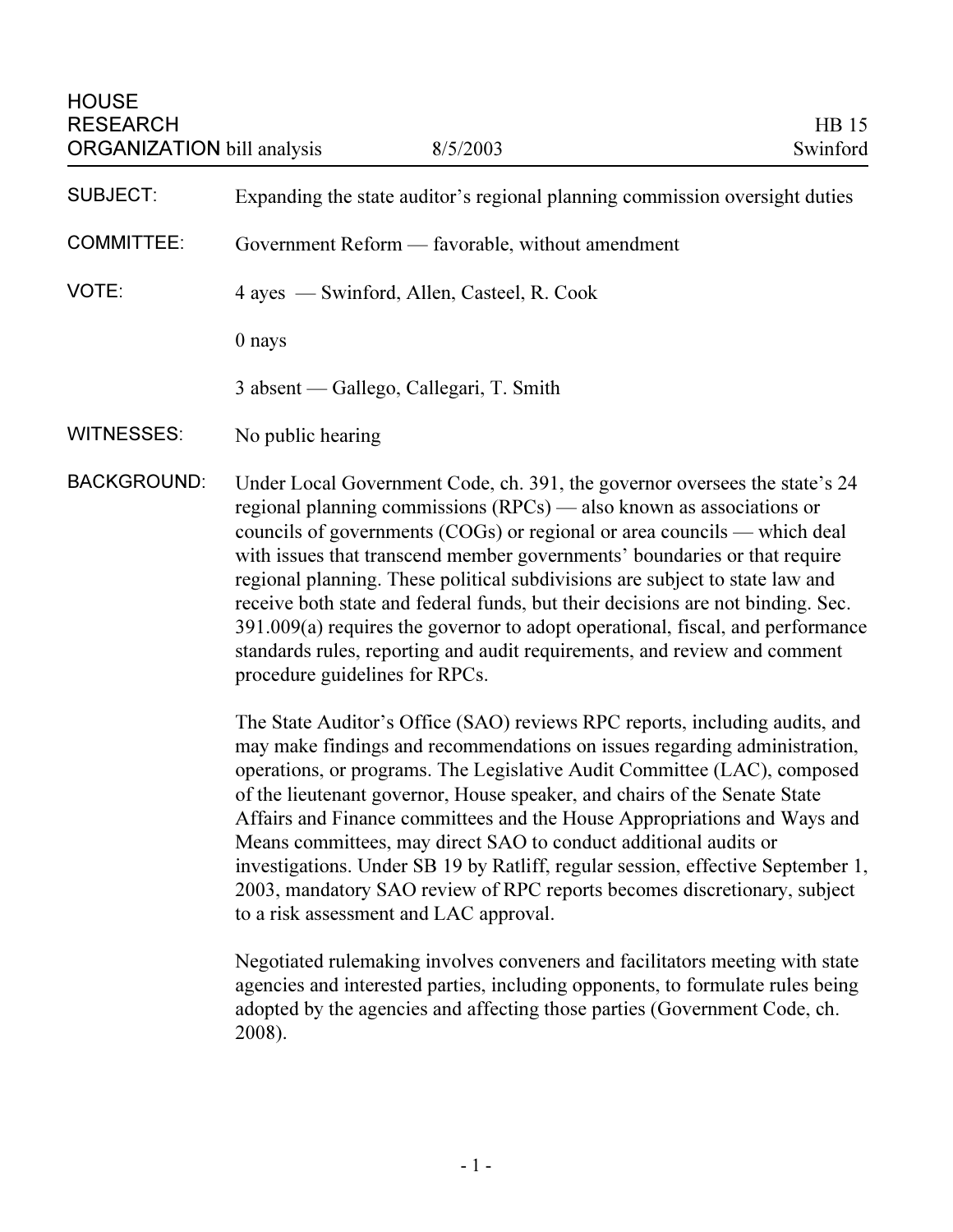## arch C  $\frac{1}{\sqrt{1-\frac{1}{\sqrt{1-\frac{1}{\sqrt{1-\frac{1}{\sqrt{1-\frac{1}{\sqrt{1-\frac{1}{\sqrt{1-\frac{1}{\sqrt{1-\frac{1}{\sqrt{1-\frac{1}{\sqrt{1-\frac{1}{\sqrt{1-\frac{1}{\sqrt{1-\frac{1}{\sqrt{1-\frac{1}{\sqrt{1-\frac{1}{\sqrt{1-\frac{1}{\sqrt{1-\frac{1}{\sqrt{1-\frac{1}{\sqrt{1-\frac{1}{\sqrt{1-\frac{1}{\sqrt{1-\frac{1}{\sqrt{1-\frac{1}{\sqrt{1-\frac{1}{\sqrt{1-\frac{1}{\sqrt{1-\frac{1}{\sqrt{1-\frac{1$ page 2

| <b>DIGEST:</b>            | HB 15 would delegate several of the governor's RPC oversight functions and<br>duties to SAO and would add some new ones. SAO would have to provide<br>technical assistance to the governor, in the form of a risk assessment subject<br>to LAC approval, in drafting and adopting operational, fiscal, and<br>performance standards rules, reporting and audit requirements, and review<br>and comment procedure guidelines. RPCs would have to send all reports,<br>including audits and annual reports, to SAO, which would have to notify the<br>governor if RPCs failed to do so or did not comply with rules, requirements,<br>or guidelines. |
|---------------------------|----------------------------------------------------------------------------------------------------------------------------------------------------------------------------------------------------------------------------------------------------------------------------------------------------------------------------------------------------------------------------------------------------------------------------------------------------------------------------------------------------------------------------------------------------------------------------------------------------------------------------------------------------|
|                           | SAO could recommend to the governor improvements in RPCs' salary<br>schedules, subject to LAC approval. Portions of salary schedules subject to<br>SAO recommendations could not take effect until revisions or explanations<br>satisfactory to the governor were made based on SAO recommendations.                                                                                                                                                                                                                                                                                                                                               |
|                           | The governor's adoption of rules, requirements, and guidelines for RPCs<br>would be permissive rather than mandatory. The governor could use<br>negotiated rulemaking procedures to draft and adopt RPC rules.                                                                                                                                                                                                                                                                                                                                                                                                                                     |
|                           | The bill would take effect December 1, 2003. Existing rules, requirements, or<br>guidelines would remain in effect until amended or repealed by the governor.                                                                                                                                                                                                                                                                                                                                                                                                                                                                                      |
| <b>SUPPORTERS</b><br>SAY: | For several years, the governor has overseen RPCs by receiving reports,<br>monitoring activities, and promulgating rules. Despite SAO assistance,<br>however, the governor has not had sufficient resources to perform these<br>functions adequately.                                                                                                                                                                                                                                                                                                                                                                                              |
|                           | HB 15 would delegate to SAO some of the governor's duties that SAO could<br>perform more effectively, such as directly receiving reports, auditing, and<br>making recommendations to deal with noncompliance. The SAO would be<br>integrated better into the oversight process, while the governor would<br>continue to provide administrative direction to the RPCs. This arrangement<br>would maintain the good working relationship between the governor and the<br>RPCs and would preserve local governments' access to the Governor's<br>Office.                                                                                              |

The bill also would allow SAO to provide input to the governor on rulemaking without being involved directly. Requiring risk assessments and